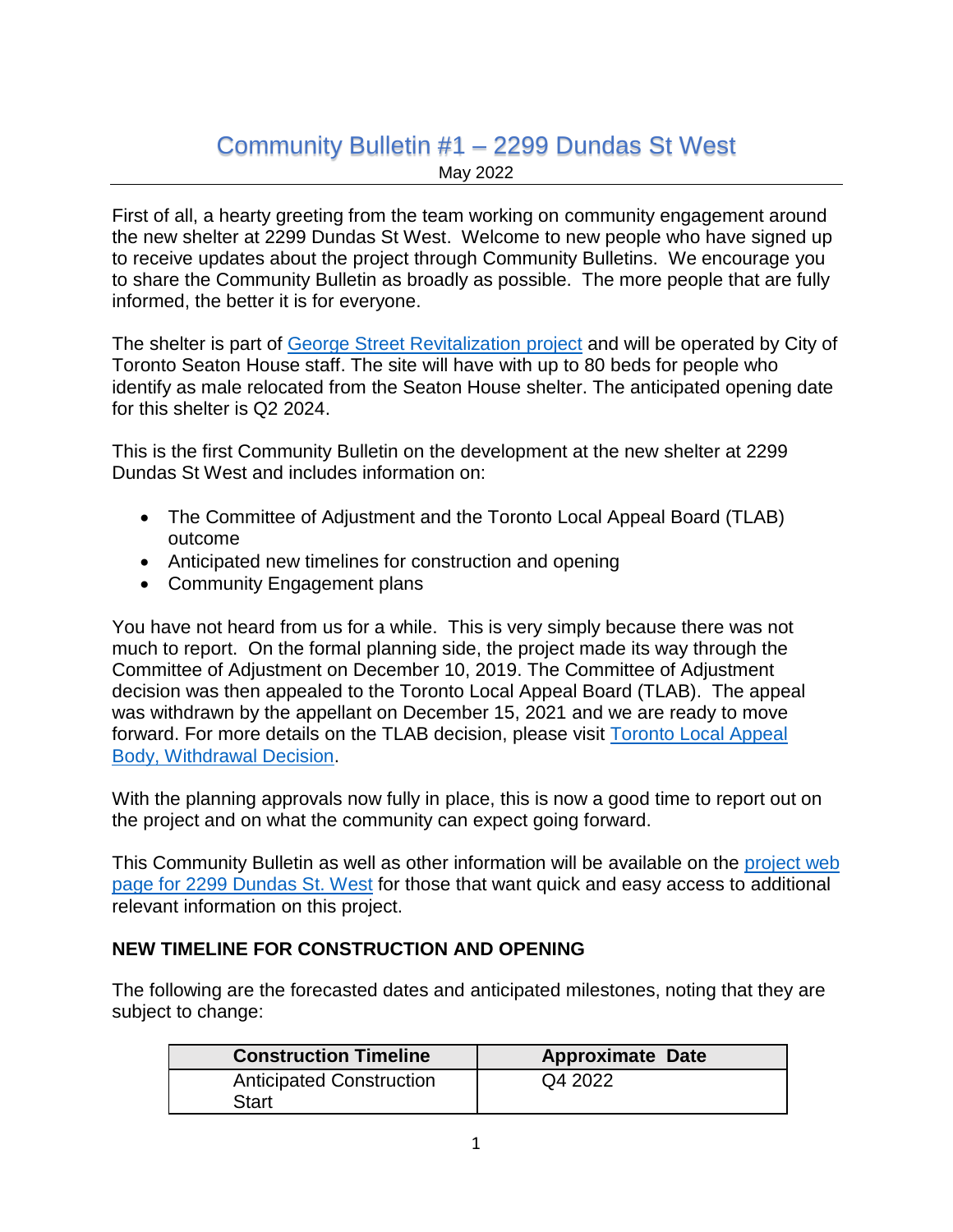| <b>Substantial Construction</b><br>Completion | Q <sub>2</sub> 2024 |
|-----------------------------------------------|---------------------|
| <b>Opening Date</b>                           | Q <sub>2</sub> 2024 |

## **PLANNED SERVICES AT 2299 DUNDAS ST. WEST**

The site at 2299 Dundas St. West will be a transitional shelter focused on serving individuals who identify as male and are experiencing chronic homelessness. This site will largely serve up to 80 individuals from the Annex & Infirmary Program currently located at Seaton House. 2299 Dundas St. West will offer comprehensive harm reduction supports, including but not limited to a Managed Alcohol Program (MAP). MAP recognizes that abstinence is not achievable or appropriate for everyone and helps address the acute, chronic and social harms associated with drinking alcohol in street-based settings.

This site will also offer a shelter based Infirmary program to support male-identified individuals experiencing homelessness who have been discharged from hospital with multiple co-morbidities and overall acute health issues up to and including palliative and end of life care.

The programs at 2299 Dundas St West are related to changes happening at Seaton House, a city-run shelter in the east end of Toronto. Seaton House's downtown location is being redeveloped as part of the George Street Revitalization (GSR). Seaton House and adjacent properties will be transformed into a shared facility providing specialized care for vulnerable populations, including a long term care home, transitional living facility, an emergency shelter, affordable housing, and a community hub serving residents of both the site and the local neighbourhood. For additional information about the GSR project, please visit [George St Revitalization Project.](https://www.toronto.ca/city-government/accountability-operations-customer-service/long-term-vision-plans-and-strategies/george-street-revitalization/)

2299 Dundas St. West is a transition site for George Street Revitalization. This shelter's primary purpose is to serve as a GSR transition site for residents from Seaton House Annex & Infirmary Program until the new facility is completed in a few years. The City of Toronto's Shelter, Support and Housing Administration will be responsible for the running and management of 2299 Dundas St. West.

## **COMMUNITY ENGAGEMENT GOING FORWARD**

The City has contracted a Community Engagement Facilitator to work with the local community. They can be reached at [clc.2299dundaswest@gmail.com.](mailto:clc.2299dundaswest@gmail.com) Depending on the volume of emails, you may not receive an immediate individual response. Instead, themes of questions might need to be addressed in a future Community Bulletin.

Here is how you can keep up-to-date and be a part of the community-building efforts going forward: